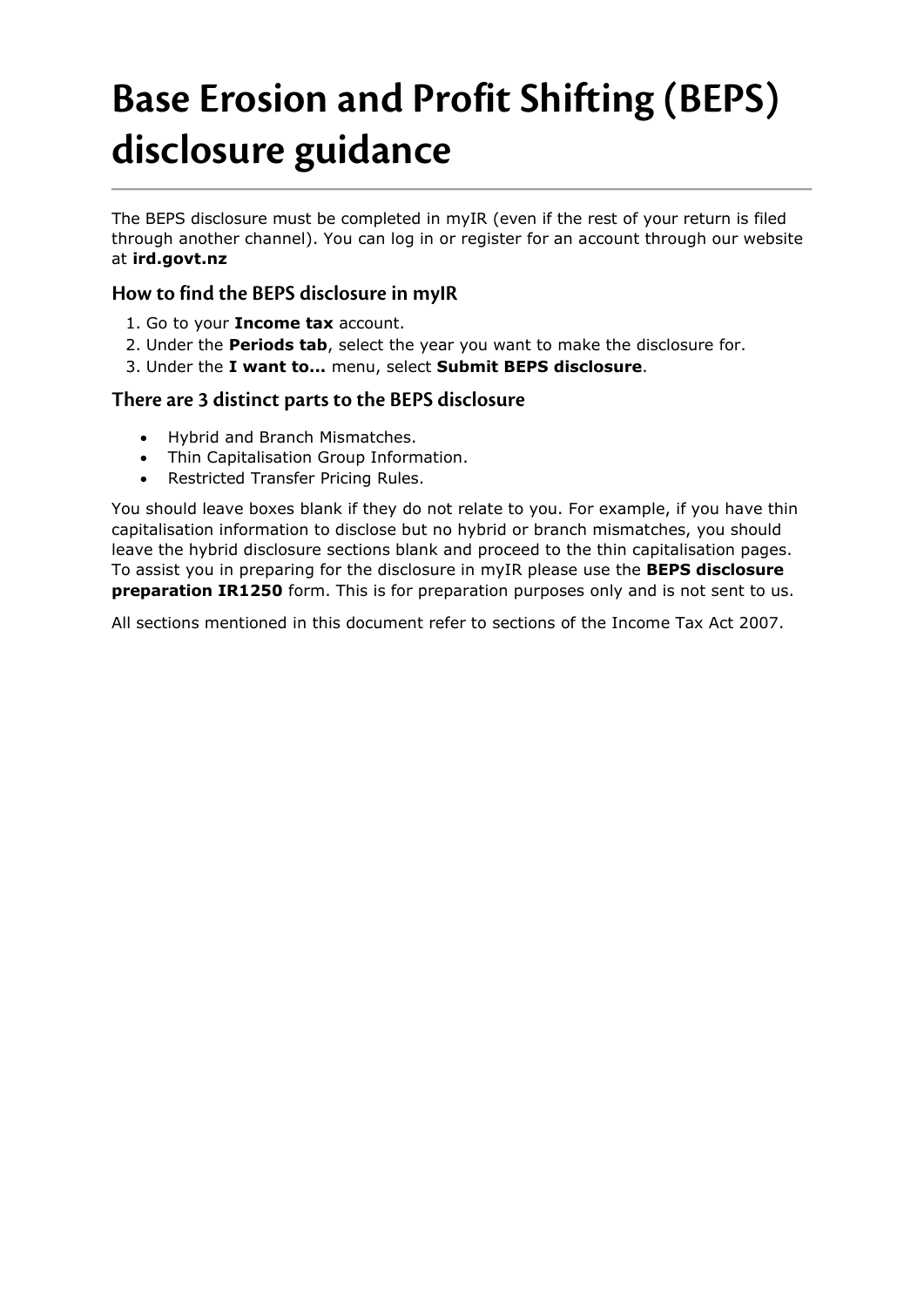## **Hybrid and branch mismatches**

Hybrid and branch mismatch arrangements use differences in the tax treatment of an instrument, entity or branch under the laws of 2 or more countries to eliminate, defer or reduce the aggregate amount of income tax payable in those countries.

The disclosure shows whether the taxpayer is affected by hybrid, branch, or both, mismatch arrangements and provides information relating to those arrangements.

A summary table of the substantive hybrid and branch mismatch sections and the arrangements they relate to follows.

| Section(s) of the<br><b>Income Tax Act 2007</b> | Arrangements the sections relate to                                           |
|-------------------------------------------------|-------------------------------------------------------------------------------|
| FH 3 and FH 4                                   | Hybrid financial instruments, including timing mismatches.                    |
| FH 5 and FH 6                                   | Hybrid entity and branch payment mismatches.                                  |
| FH <sub>7</sub>                                 | Payments made to reverse hybrid entities or branches.                         |
| FH 8 and FH 9                                   | Double deductions arising from hybrid entities or<br>branches.                |
| FH 10                                           | Double deductions arising from dual resident companies.                       |
| FH 11                                           | Imported mismatch payments.                                                   |
| FH 12                                           | Offsetting surplus assessable income against mismatch<br>amounts.             |
| FH 13 and FH 14                                 | Elections to surrender a mismatch and thereby opt out of<br>the hybrid rules. |

A disclosure on a group basis could be completed where there is one point of entry into New Zealand. Where a group has more than 1 entry point into New Zealand, for example 2 subsidiaries with direct offshore shareholding or a subsidiary and a branch, a separate disclosure should be made for each point of entry. If the group prefers, it can make a disclosure for each New Zealand taxpayer in the group.

### **1. Hybrid and branch mismatches**

Under the hybrid and branch mismatch section, you will be presented with 5 different types of hybrid arrangements in a checkbox list for which you can make a disclosure.

- Hybrid entity/branch/dual resident disclosure.
- Hybrid payment disclosure.
- Hybrid receipt disclosure.
- Double deduction disclosure.
- Imported mismatch disclosure.

This part of the disclosure is included so that we can understand the types of arrangements you are disclosing. You must select at least 1 type of arrangement in order to add a new hybrid arrangement for which you can provide more specific information.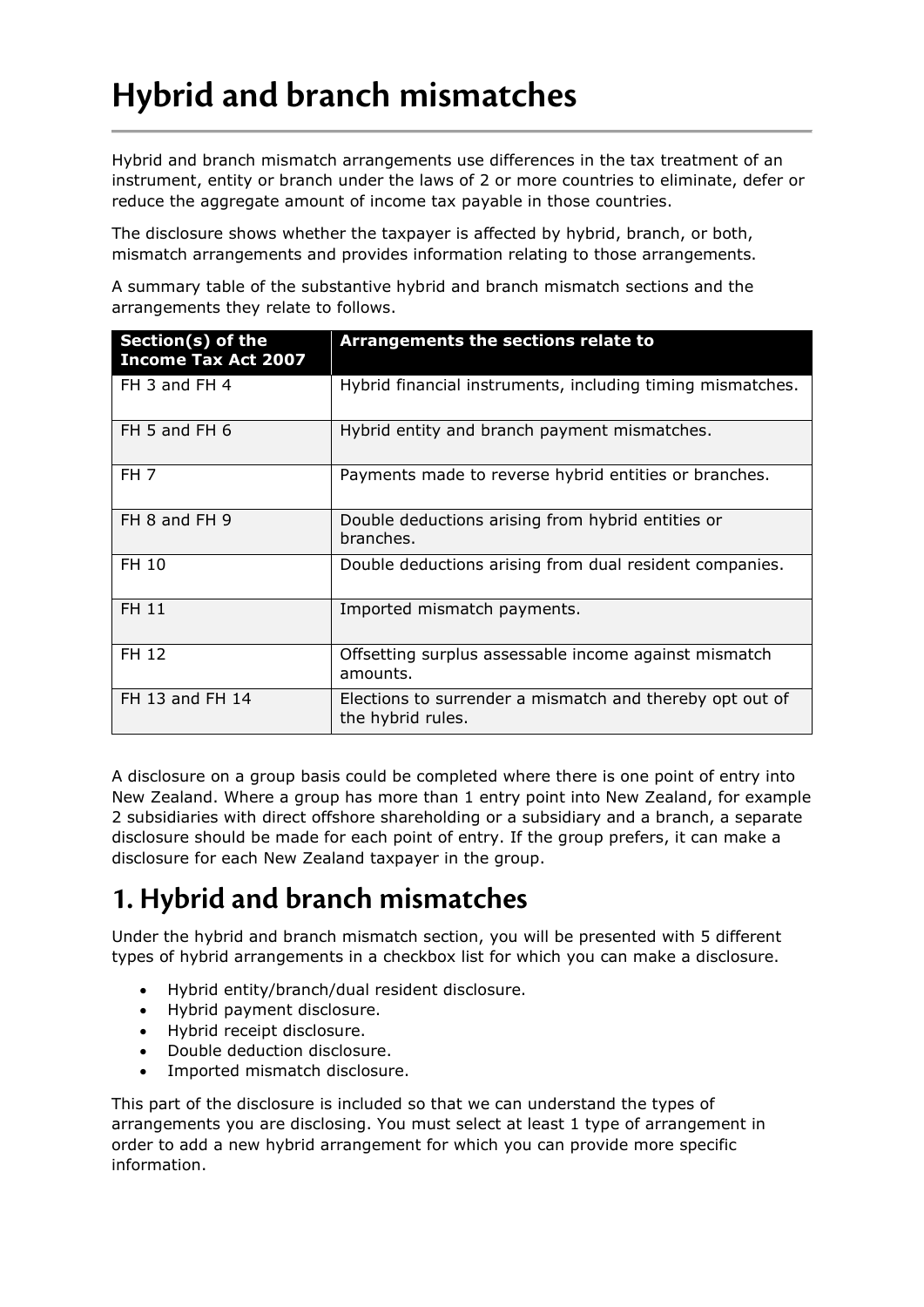You should consider the 'Guidance questions' in the Hybrids compliance and disclosure table which will assist in determining whether the hybrid and branch mismatch rules apply to your arrangements and whether you need to make a disclosure of a particular type. The last column of the table identifies which type of hybrid arrangement in the BEPS disclosure you should disclose to us if the guidance question and commentary has indicated that a particular provision applies to your affairs. This table is also located in the Special report - Base erosion and profit shifting – hybrid and branch mismatch rules (from page 90). You may find it easier to consider the guidance questions, complete your income tax return accordingly, and then complete the BEPS disclosure.

Hybrids compliance and disclosure table – **ird.govt.nz/beps**

Hybrids (Base erosion and profit shifting – hybrid and branch mismatch rules) – **ird.govt.nz/2019-sr-beps-final**

If you have made a dividend election or opaque election (under sections FH 13 or 14 of the Income Tax Act 2007) for a hybrid arrangement, you do not have to make a hybrid disclosure for that arrangement.

If you have a hybrid or branch arrangement that accumulates surplus assessable income with no subpart FH counteraction, a disclosure can still be made. Where a BEPS disclosure has not been made, we may ask you for more information about your surplus assessable income and any mismatch amounts. You should keep records supporting these amounts.

Some hybrid arrangements will have features that require disclosure of more than 1 arrangement type. For instance, 'Guidance Question 9' indicates a situation where you should be selecting hybrid entity/branch/dual resident disclosure and double deduction disclosure.

On occasion, a payment from New Zealand to elsewhere in the group could fund a hybrid mismatch for which an imported mismatch disclosure is required. An imported mismatch disclosure is not required for a payment that is outside the scope of the imported mismatch rule if that payment has been made to an entity in a country that has its own imported mismatch rule.

### **New Hybrid or Branch Arrangement**

Upon selecting 1 or more types of hybrid arrangement to disclose, you must add a new hybrid arrangement. If you have more than one hybrid arrangement, you must complete this section for each arrangement. For instance, if you have a hybrid financial instrument and an imported mismatch, you should add a new hybrid arrangement for each of those arrangements and then disclose information relating to each arrangement.

#### **Name of counterparty**

Hybrid mismatches usually have an entity on the other side of the arrangement. For instance, a hybrid financial instrument will have a payer and a payee. If your involvement in the arrangement is as the payer (for which you would be making a 'Hybrid payment disclosure'), the payee would be the counterparty. For an entity mismatch, the counterparty may be the hybrid entity itself or the owner of the entity depending on the nature and location of the entity. Where there is more than 1 entity that could be considered to be a relevant counterparty, you should select the entity you have the closer connection with.

For instance, in a reverse hybrid payment mismatch to which section FH 7 would apply in New Zealand, the primary counterparty entity would be the reverse hybrid entity located in a foreign jurisdiction, rather than the owners of that entity. For an imported mismatch arrangement, you should select the immediate payee entity (which is not necessarily one of the entities the hybrid mismatch relates to). Dual resident mismatches and branch mismatches will not usually have a counterparty. For these mismatches the counterparty can be stated to be the taxpayer that is completing the disclosure.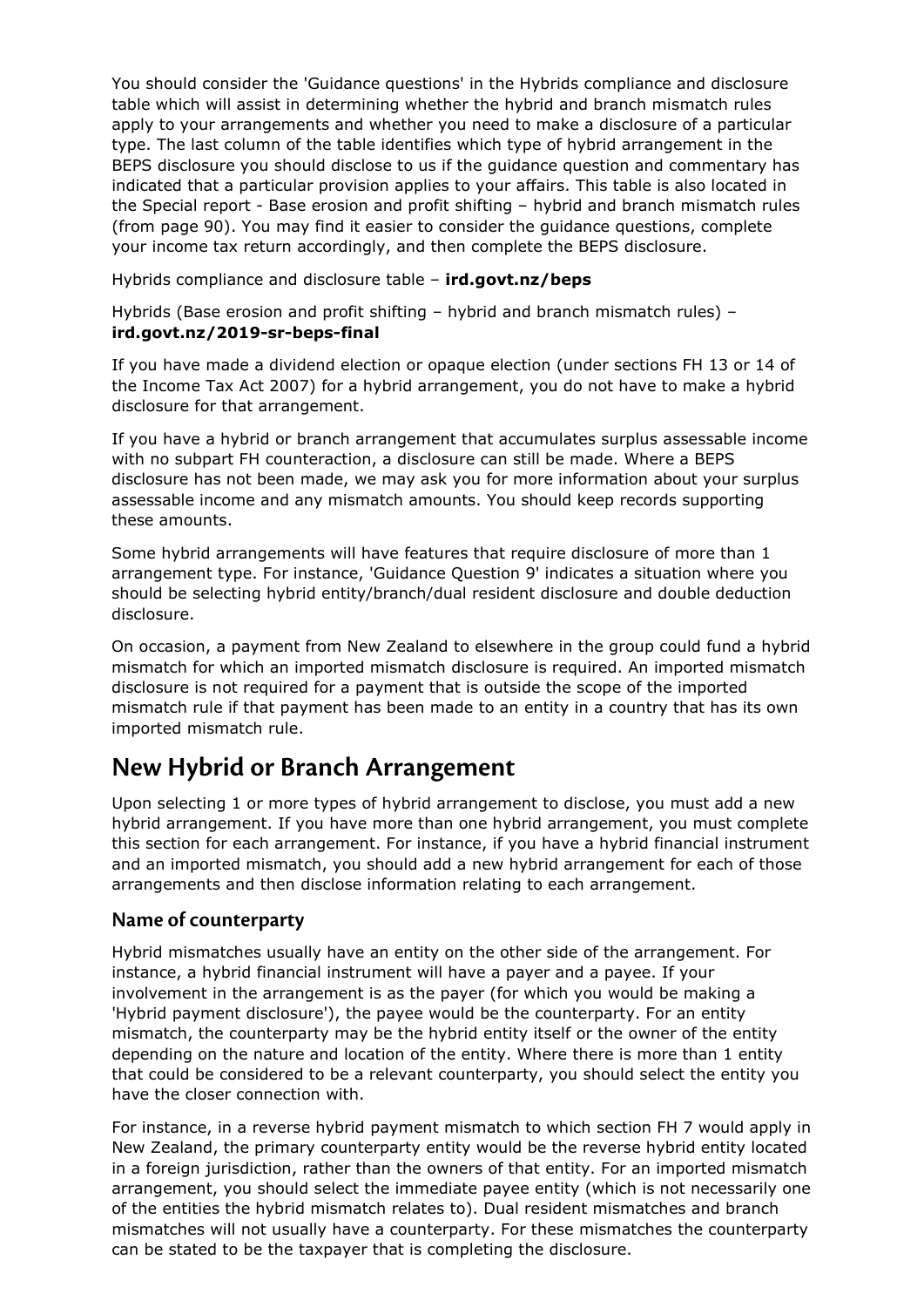### **Counterparty tax ID**

You must provide the counterparty's tax ID. This will typically be the Tax Identification Number (TIN) of the counterparty that is used under the OECD's approach to the Common Reporting Standard (CRS) and Automatic Exchange of Information (AEOI). If the counterparty is the taxpayer and has its own IRD number, it is sufficient to provide that number instead of an overseas tax ID.

#### **Counterparty tax residence**

You must select a jurisdiction that the counterparty is tax resident in from the dropdown list. It is acceptable to select 'New Zealand' if the relevant counterparty is tax resident in New Zealand (for instance, in the case of a dual resident mismatch or a branch mismatch involving a foreign branch of a New Zealand resident).

#### **Type of arrangement**

For this arrangement, you must indicate its type. The options in this dropdown list are the 5 types of hybrid arrangements described above. If the arrangement has 2 arrangement types that it relates to, please select both in the dropdown box.

### **Amount of counteraction in New Zealand under subpart FH**

You must disclose the counteraction effect that sections FH 3-11 have had on the arrangement in the income year. This amount will be an amount of deduction denial or inclusion of income, and in many cases will equal the previous amount disclosed (the amount of payment, receipt, or deduction).

Note that an amount of counteraction that is effectively reversed due to the presence of surplus assessable income (through operation of section FH 12) should still be disclosed at this point as there are separate 'mismatch amount' and 'surplus assessable income' questions later in the disclosure.

### **Counteraction applied in another jurisdiction**

If applicable, you must also disclose whether another jurisdiction has applied a counteraction to the arrangement with their hybrid and branch mismatch rules.

This is a 'yes or no' answer. A 'Yes' answer should be given in situations where New Zealand's hybrid and branch mismatch rules give priority to another jurisdiction's rules to apply to the relevant arrangement.

A 'No' answer could be given where the application of sections FH 4, FH 6 and FH 9 depend on the relevant foreign jurisdiction not having hybrid rules that apply to the particular arrangement in the income year.

### **Name of the jurisdiction applying the counteraction (if any)**

If you answered 'Yes' to the preceding question in relation to this arrangement, you must notify us of the jurisdiction that applied that counteraction. If you answered 'No', then you can leave this box blank.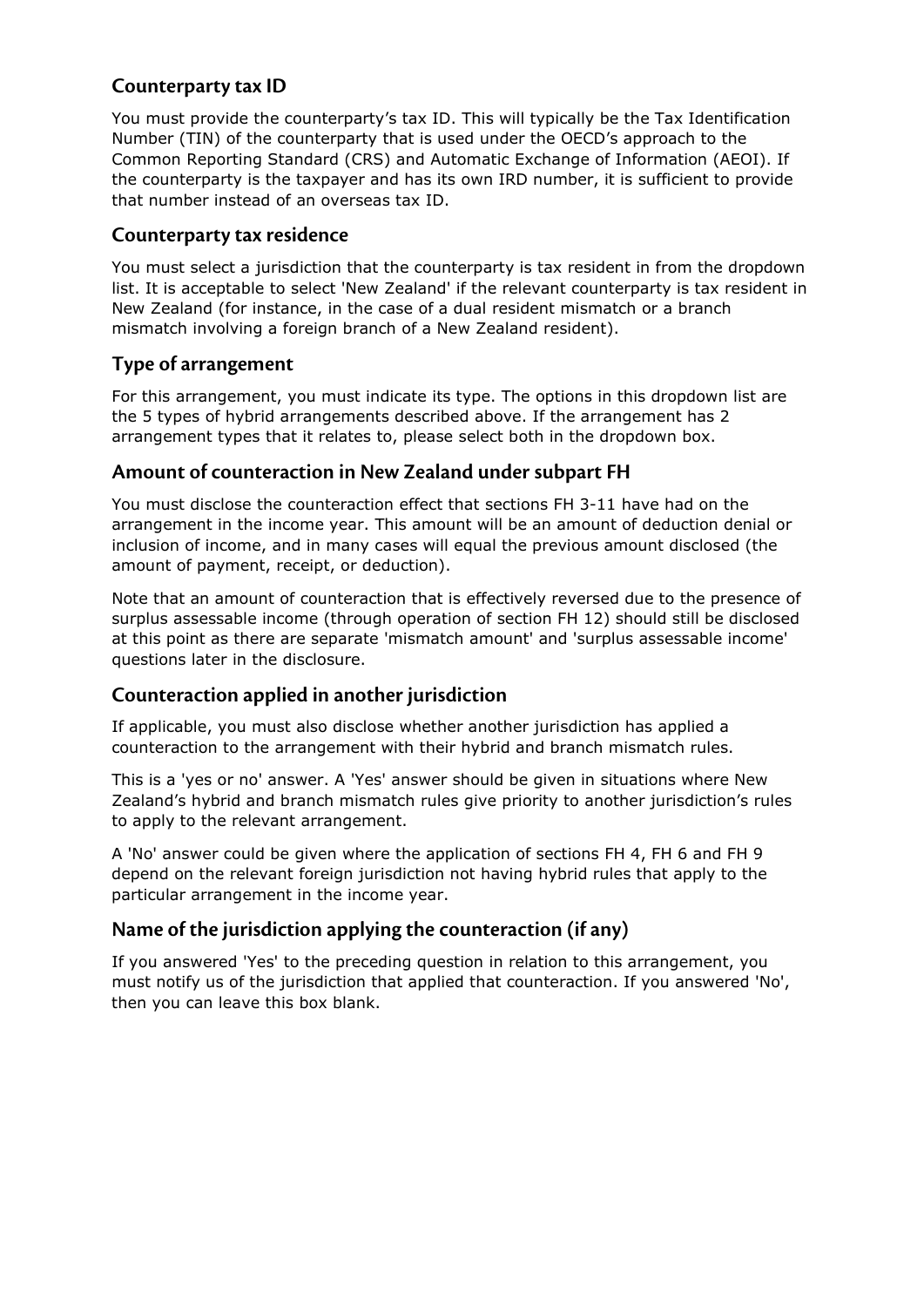### **2. Mismatch amounts and surplus assessable income amounts**

The next part of the hybrid and branch disclosure applies to mismatch amounts and surplus assessable income. If the arrangement you are disclosing is dealt with under sections FH 3, FH 4, FH 7 or FH 11 (which do not give rise to mismatch amounts), then all amounts in this part of the disclosure should be left blank for that arrangement.

This part of the disclosure should be completed for each hybrid arrangement you have included in the previous section of the BEPS disclosure. A disclosure under this part should be made in all instances where sections FH 5, FH 6, FH 8 to FH 10 and FH 12 apply, even if the surplus assessable income amount arising under section FH 12 is greater than the mismatch amount.

The design of the 2 ledgers, 1 for mismatch amounts and 1 for surplus assessable income, is intended to assist you in complying with the technical mechanics of mismatch amounts and surplus assessable income, and to keep track of those amounts over multiple years. The following tables provide guidance for what should be disclosed in each row. If a particular ledger row does not apply to your arrangement in the income year, you should disclose an amount of zero for that row. No amount disclosed for a row should be less than zero.

| Opening balance                      | This is the mismatch amounts carried forward from a previous year<br>as per section FH 12(6). For the first income year that the hybrid<br>rules apply to an arrangement, this amount will be zero. For<br>following years, the amount should be the closing balance amount<br>of the prior year.                                                                                                                             |
|--------------------------------------|-------------------------------------------------------------------------------------------------------------------------------------------------------------------------------------------------------------------------------------------------------------------------------------------------------------------------------------------------------------------------------------------------------------------------------|
| ADD: Mismatch<br>amounts arising     | This is the mismatch amounts that have arisen during the income year<br>due to the application of sections FH 5, 6, 8, 9, or 10 in relation to the<br>relevant mismatch situation.                                                                                                                                                                                                                                            |
| LESS: Mismatch<br>amounts set off    | This is the mismatch amounts that have been set off against the<br>person's own surplus assessable income in the income year under<br>section FH 12(2). This amount should be equal to the amount<br>disclosed in the 'surplus assessable income set off' row below. Note<br>that mismatch amounts set off against the surplus assessable<br>income of a company in the same group are dealt with in a separate<br>row below. |
| LESS: Mismatch<br>amounts eliminated | This is the mismatch amounts that do not satisfy the continuity<br>requirement for carrying forward amounts to future income years<br>under section FH 12(8).                                                                                                                                                                                                                                                                 |
| LESS: Stranded<br>mismatch amounts   | This is the mismatch amounts that satisfy the requirements of<br>section FH 12(9), which applies to stranded losses.                                                                                                                                                                                                                                                                                                          |
| LESS: Grouped<br>mismatch amounts    | This is the mismatch amounts that have been offset against the<br>surplus assessable income of a company that is part of the same<br>group, consistent with section FH 12(10). Note that the relevant<br>group company should be separately completing this BEPS disclosure<br>and should declare the amount under 'grouped surplus assessable<br>income' in the row below.                                                   |
| <b>EQUALS: Closing</b><br>balance    | This is the leftover mismatch amounts for an income year. These<br>mismatch amounts should be carried forward to the following<br>income year.                                                                                                                                                                                                                                                                                |

### **Mismatch amounts**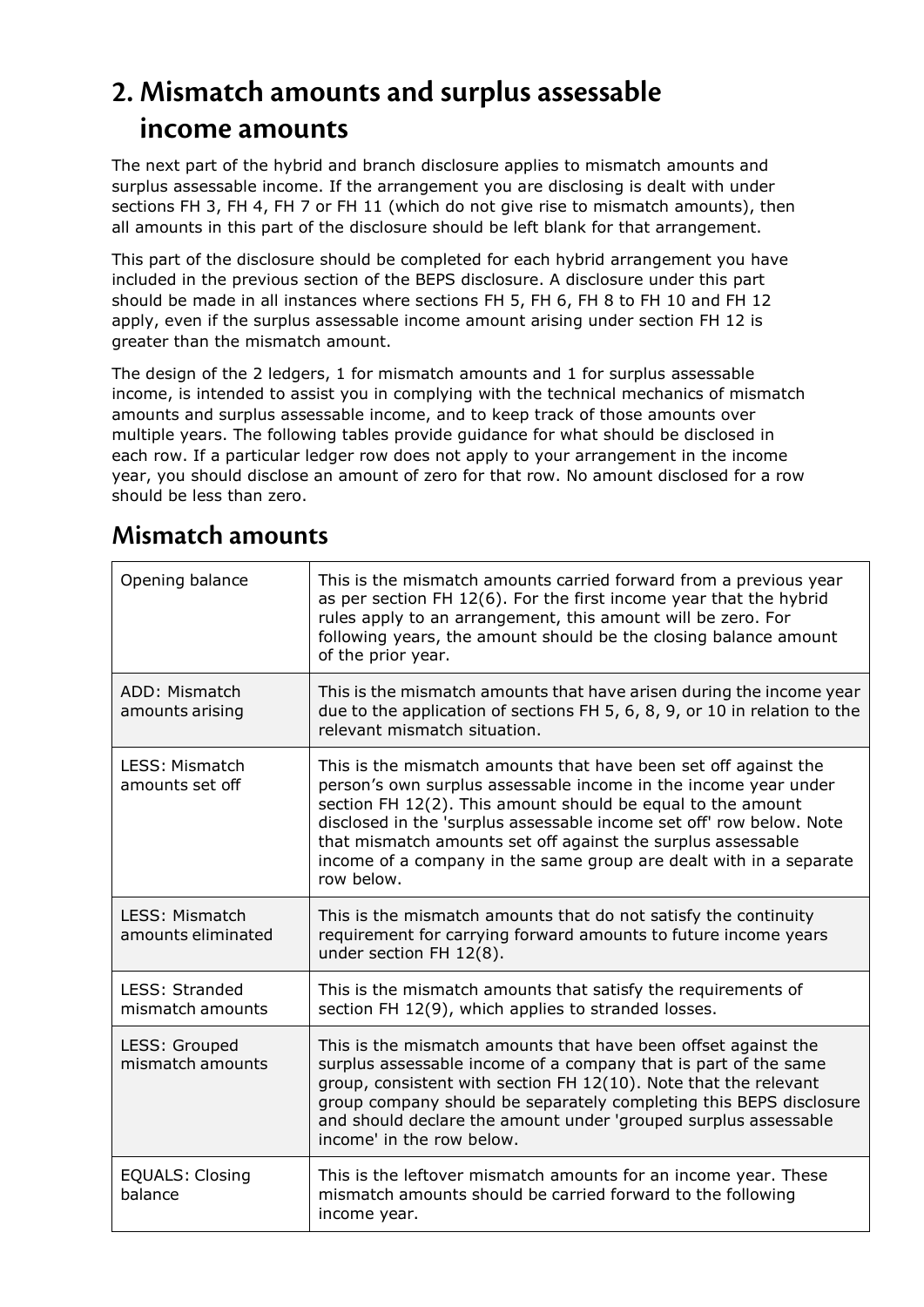For more information refer to Administration of the imported mismatch rule - section FH 11 – **ird.govt.nz/os-21-02**

### **Surplus assessable income**

| Opening balance                                  | This is the surplus assessable income carried forward from a<br>previous year as per section FH 12(7). For the first income year that<br>the hybrid rules apply to an arrangement, this amount will be zero.<br>For following years, the amount should be the closing balance<br>amount of the prior year (and equal to the 'earlier' amount in<br>section FH $12(4)(a)$ ).                                  |
|--------------------------------------------------|--------------------------------------------------------------------------------------------------------------------------------------------------------------------------------------------------------------------------------------------------------------------------------------------------------------------------------------------------------------------------------------------------------------|
| ADD: Surplus<br>assessable income<br>arising     | This is the surplus assessable income that arises for the income year<br>as per section FH 12(3), not including the 'earlier amount' which is<br>incorporated into the opening balance.                                                                                                                                                                                                                      |
| LESS: Surplus<br>assessable income<br>set off    | This is surplus assessable income that has been set off against the<br>person's own mismatch amounts in the income year under section<br>FH 12(2). This amount should be equal to the amount disclosed in<br>the 'mismatch amounts set off' row above. Note that surplus<br>assessable income set off against the mismatch amounts of a<br>company in the same group are dealt with in a separate row below. |
| LESS: Surplus<br>assessable income<br>eliminated | This is surplus assessable income that does not satisfy the continuity<br>requirement for carrying forward amounts to future income years<br>under section FH 12(8).                                                                                                                                                                                                                                         |
| LESS: Surplus<br>assessable income<br>tax credit | This is the surplus assessable income that would be carried forward<br>to the next income year but for section FH $12(7)(a)$ which reduces<br>surplus assessable income to be carried forward based on tax<br>credits granted by a foreign jurisdiction.                                                                                                                                                     |
| LESS: Grouped<br>surplus assessable<br>income    | This amount is for surplus assessable income that has been offset<br>against the mismatch amounts of a company that is part of the<br>same group, consistent with section FH 12(10). Note that the<br>relevant group company should be separately completing this BEPS<br>disclosure and should declare that grouped mismatch amount under<br>'grouped mismatch amounts' in the row above.                   |
| <b>EQUALS: Closing</b><br>balance                | This amount represents the leftover balance of surplus assessable<br>income for an income year. This amount should be carried forward<br>to the following income year.                                                                                                                                                                                                                                       |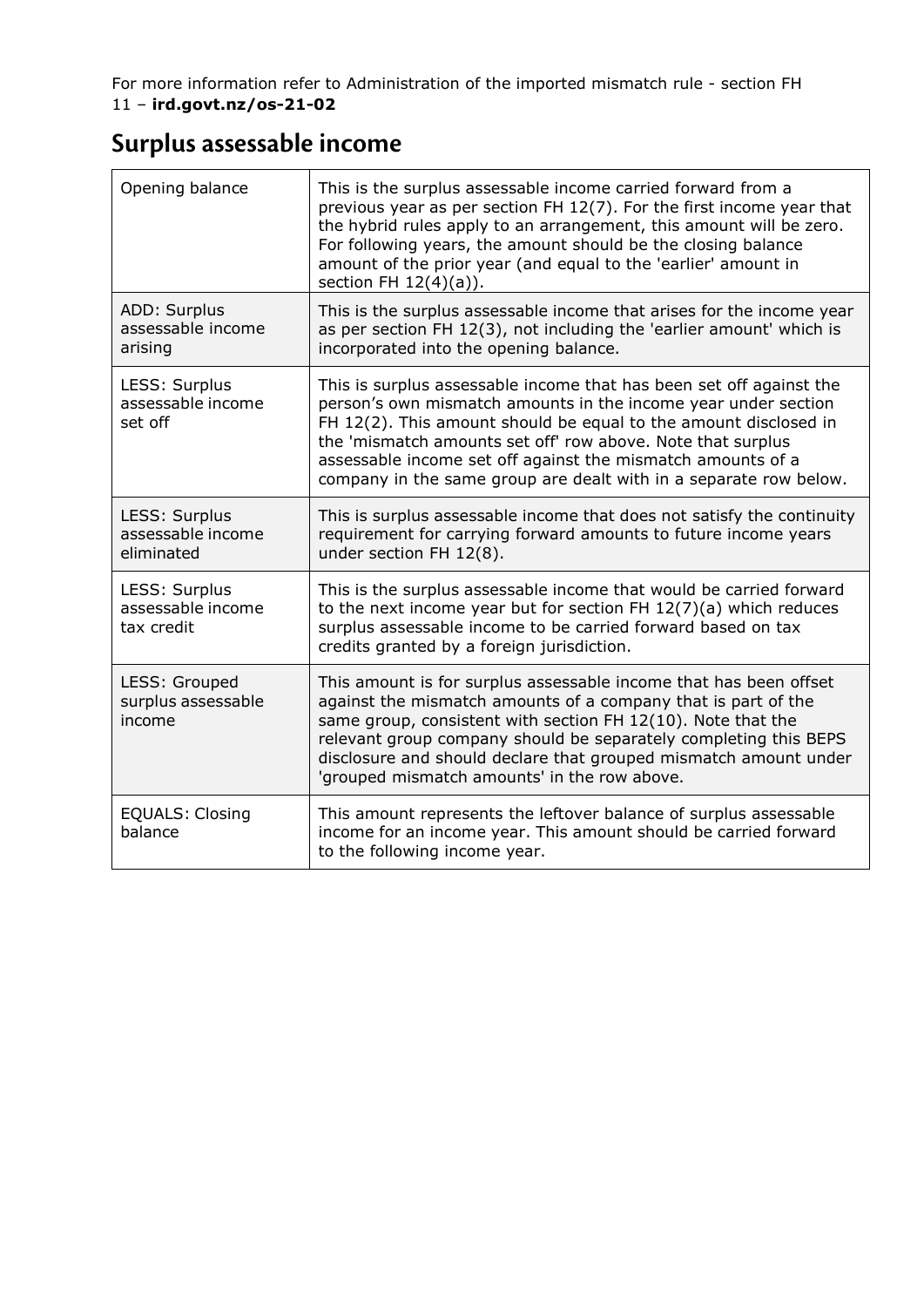## **Thin Capitalisation Group Information**

Debt percentages determined under the thin capitalisation rules have historically been based on an entity's debt relative to its gross assets. The thin capitalisation rules in subpart FE now require debt percentages be based on an entity's assets net of its 'non-debt liabilities'.

Thin capitalisation calculations and the response to the following questions are required on a group basis. If you have completed this disclosure for 1 member of your group, you do not have to answer the thin capitalisation questions in the disclosure for your other members. You do not have to complete this disclosure if your group is not required to comply with the thin capitalisation requirements, or you are a member of a New Zealand Banking Group.

### **3. Thin capitalisation group information**

### **Has your group had an NZ group debt percentage for thin capitalisation purposes of 40% or higher at any measurement date during the year (s. FE 12)**

Groups that are subject to thin capitalisation can choose to measure their NZ group debt percentage on a measurement date which will be either daily, at the end of each 3-month period, or the end of each income year – refer to section FE 8. The applicable measurement date is the measurement date that is used by the company. Groups are not required to calculate their NZ group debt percentage for measurement dates that they are not using.

You should tick this box if your NZ group debt percentage was 40% or higher at any of the measurement dates that apply to your group that you have relied upon for thin capitalisation purposes. For groups that calculate their NZ group debt percentage on a daily or 3-monthly basis, the legislation averages their percentage over each of these dates - whereas this question is targeted at individual measurement dates. Therefore, it would be possible for your group to be under 40% for an income year but still be over 40% at one or more measurement dates.

If, for the current income year, your NZ group debt percentage was under 40% for the measurement date applicable, you do not have to answer any further questions in this section.

If the total interest deduction is less than 1 of the de minimis amounts in sections FE  $5(1B)$  or FE  $6(3)(ac)(i)$  to FE  $6(3)(ac)(iv)$  for the income year, a disclosure under this part of the disclosure form is not required.

### **Group interest expense (arising from cross-border related borrowing)**

This is the total interest expense deductions of your group for the current year arising from borrowing that is cross-border related borrowing as defined in section GC 6(3B).

As with all other thin capitalisation questions in this disclosure, this amount should not take into account any apportionment of interest under section FE 6 for a group with a NZ group debt percentage above the relevant thin capitalisation threshold.

This amount should be reduced by any amounts permanently denied as a deduction under subpart FH where the payer is related to the payee. This amount should also be reduced by any amounts denied as a deduction under section GC 7 that relates to the application of sections GC 15 to GC 18.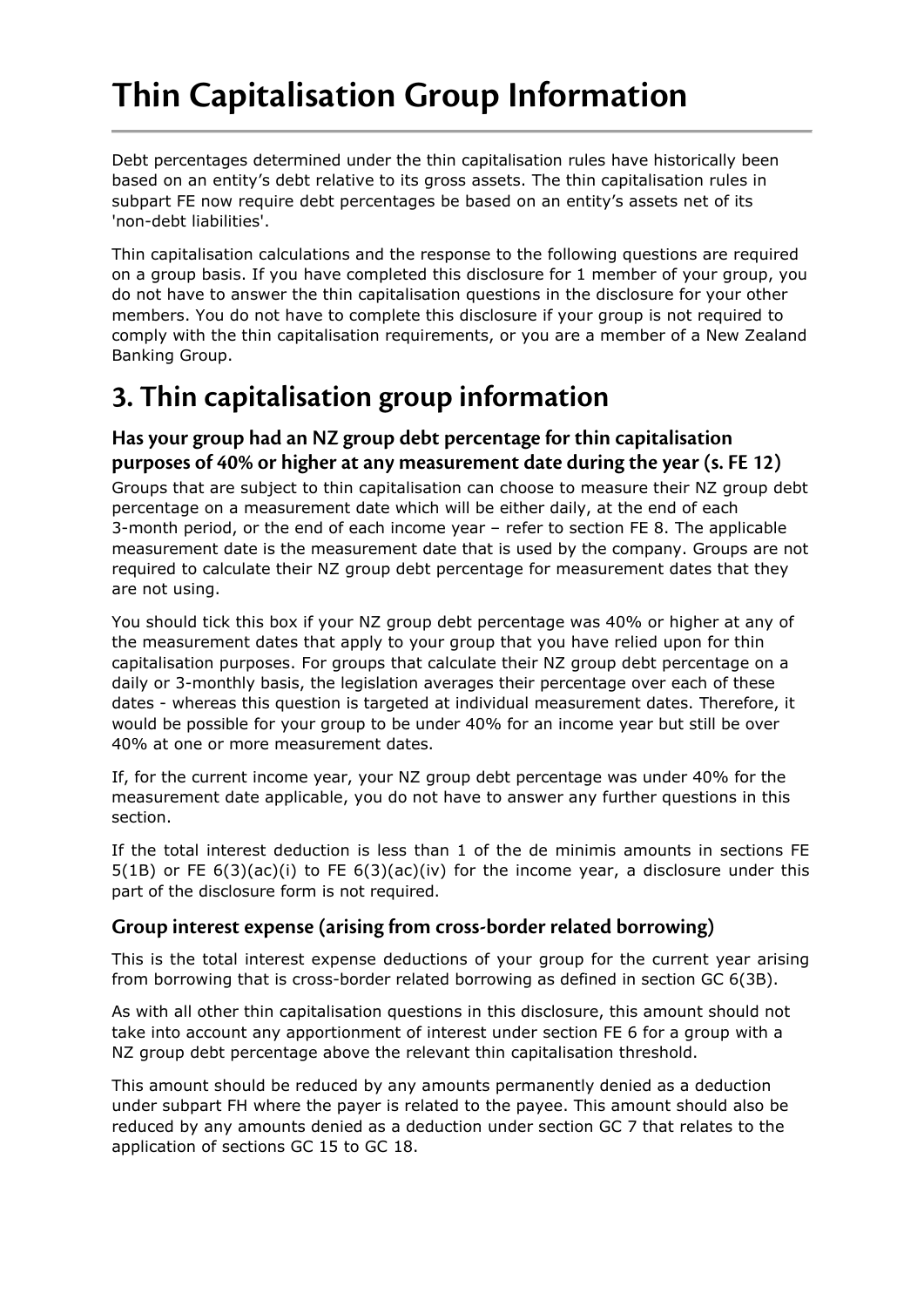### **Group interest expense (other)**

This is the total interest expense deductions of your group for the current year arising from borrowing that is not cross-border related borrowing. This is the total deduction amount in section FE  $6(3)(a)$  less the total from the question 'Group interest expense (arising from cross-border related borrowing)' above. This amount should be reduced by any amounts denied as a deduction under subpart FH for structured arrangements (that are not cross-border related borrowing).

### **Group interest-bearing debt (cross-border related borrowing)**

For this question and the next 4 questions in this section, if you have a measurement date of daily or 3-monthly, you should use the average figure from each of your measurement dates.

This will be equal to total group debt as calculated under section FE 15 where the loan is cross-border related borrowing. Where the on-lending concession in section FE 13 applies and the NZ group only has related party debt - this amount should be reduced by the on-lending concession amount. If the group has both related party debt and non-related party debt and the on-lending concession is greater than non-related party debt, the amount here should be reduced by the amount the on-lending concession is greater than the non-related party debt.

### **Group interest-bearing debt (other)**

This will be equal to total group debt as calculated under section FE 15 minus the amount in the fourth question of this section 'Group interest-bearing debt (cross-border related borrowing)'.

Where the on-lending concession in section FE 13 applies and the NZ group only has other debt, or has other debt and related party debt, this amount should be reduced by the on-lending concession amount. If the on-lending concession amount is greater than other debt, cross-border related borrowing (in the previous field) should then be reduced.

### **Total group assets**

Please provide the total group assets figure as calculated under section FE 16. Where there is on-lending under section FE 13, total group assets should be reduced by the amount of the on-lending.

### **Group 'non-debt liabilities' adjustment made to total assets for purposes of the thin capitalisation rules (s. FE 16B)**

Please provide the total group non-debt liabilities figure as calculated under section FE 16B.

### **Thin capitalisation percentage of the New Zealand group**

Please provide the debt percentage of the New Zealand group as calculated under section FE 12(3). Do not include decimals.

To assist with comparability across groups please provide this figure without adjusting for on-lending or considering the impact of your group's worldwide debt percentage. For this reason, we recognise that the percentage for your group may be above 60% without necessarily triggering an income adjustment to be included in the question below.

### **Thin capitalisation income adjustment calculated under s. FE 6(2) (if an excess debt entity)**

If your New Zealand group debt percentage is greater than the threshold, you should include the amount of income under section CH 9 that is calculated under the formula in section FE 6(2).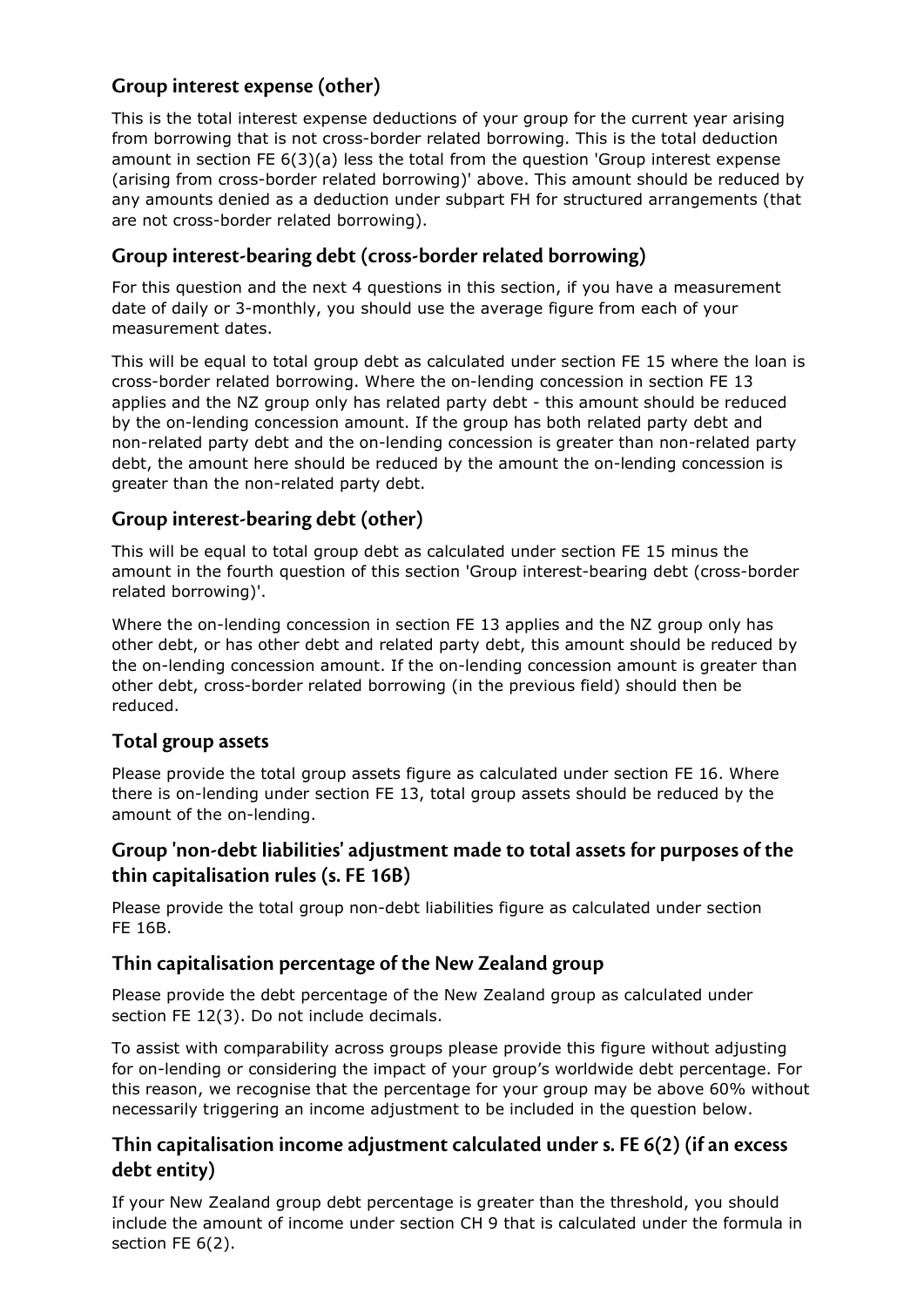### **4. Restricted Transfer Pricing**

Rules introduced in 2019 require related-party loans between a non-resident lender and a New Zealand resident borrower to be priced using a restricted transfer pricing approach. Under these rules, specific rules and parameters are applied to certain inbound related-party loans to both:

- determine the credit rating of New Zealand borrowers at a high risk of BEPS, which will typically be either 1 or 2 credit rating notches below the ultimate parent's credit rating
- remove any features not typically found in third party debt in order to calculate (in combination with the credit rating rule if applicable) the appropriate amount of interest that is deductible on the debt - this applies to all cross-border associated party debt.

Separate rules apply to financial institutions such as banks and insurance companies. Refer to TIB Vol 31 No 3 April 2019 for more information – **ird.govt.nz/tib-april-2019**

### **At any point during the year have you had NZD \$10 million or more of cross-border related borrowing?**

Tick yes to this box if, at any point during the year, you had NZD\$10 million or more of cross-border related borrowing as defined in section GC 6(3B). This is different from the number provided in the fourth thin capitalisation question in this BEPS disclosure as that question relates to your group whereas this question is specific to each taxpayer.

At this amount of cross-border related borrowing you need to consider whether the restricted transfer pricing rules apply to your group, although depending on your group's specific circumstances these rules may not affect the amount of deductible interest.

### **Have you incurred interest on a cross-border related borrowing where the interest rate under an existing loan agreement has been reduced from the original interest rate in order to fall within any of the following sections?**

- **Restricted credit rating (s. GC 16(9))**
- **Group credit rating (s. GC 16(10))**
- **Optional credit rating (s. GC 16(11))**
- **Insuring or lending person (s. GC 17)**
- **Loan features that may be disregarded (s. GC 18(3))**

The purpose of this question is to identify whether a pricing change has been made in order to fall within the restricted transfer pricing rule thresholds and, as a result, all interest amounts are deductible.

For each of the sections listed above please answer yes if, for any interest-bearing cross-border related borrowing, the interest rate on that borrowing has been reduced in order to comply with that section. This means you consider the rate of interest that your group would have paid and would have been deductible under standard transfer pricing rules for that particular arrangement (or feature of the arrangement) would have been higher if not for the existence of that section.

This question is only targeted at actual arrangements outstanding for any part of the year. You do not need to answer yes to the extent you repaid a loan, chose not to enter into a loan or chose not to include a feature in order to meet the requirements of the restricted transfer pricing rules.